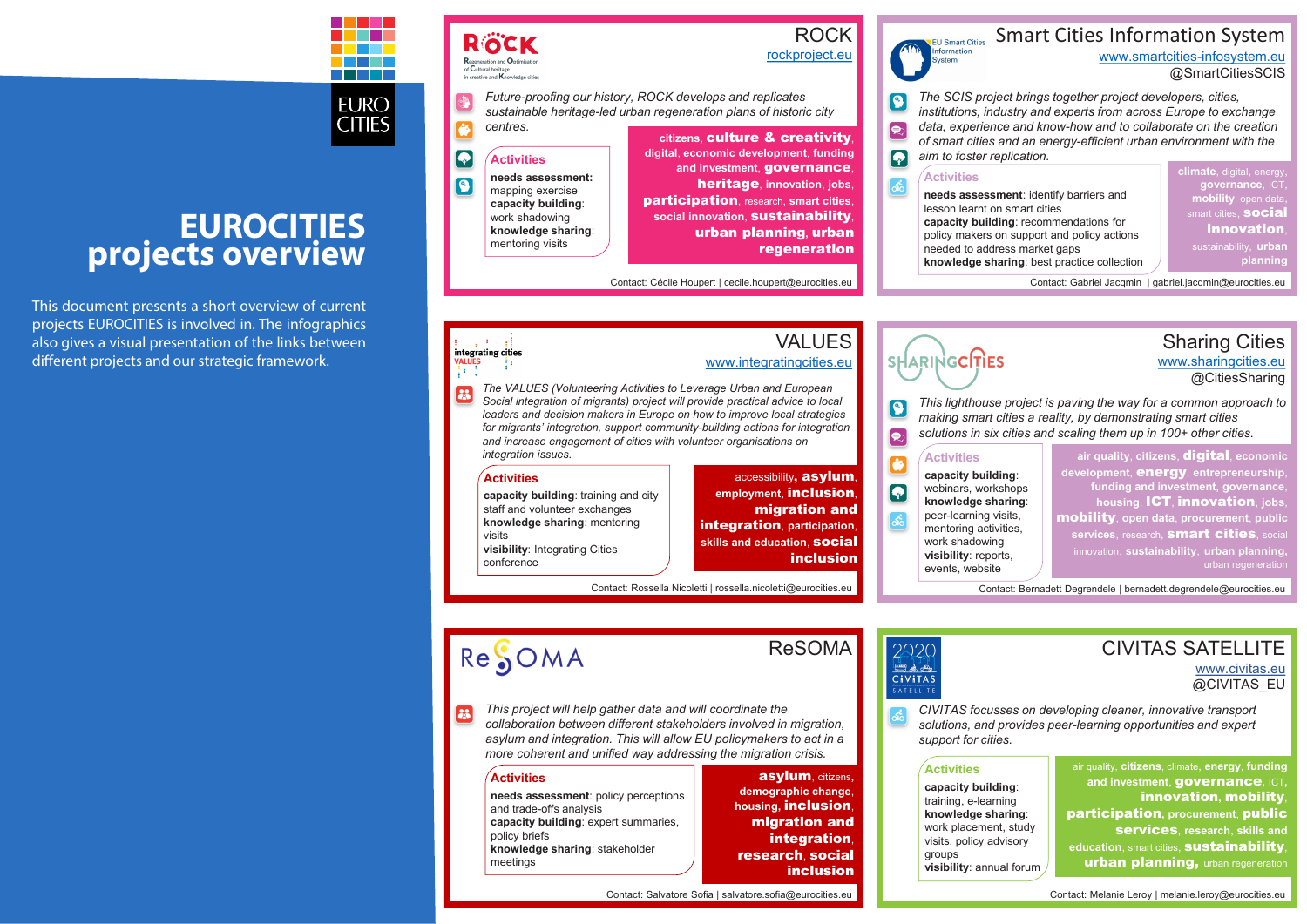# EUROPEAN EUROPEANMOBILITYWEEK www.mobilityweek.eu

@mobilityweek

*The Europe-wide awareness-raising campaign on sustainable urban mobility aims to facilitate behaviour change by promoting smart, clean and intelligent ways of moving within your city.*

Contact: Juan Caballero | juan.caballero@eurocities.eu

# **EXPITAL NODES**

accessibility**,** air quality, citizens, **climate**, democratic dialogue, energy, inclusion, jobs**,** mobility, **participation**, public services, sharing economy, **smart cities**, sustainability, urban planning

#### **Activities**

ය්

 $\overline{\bullet}$ 

**capacity building**: workshops, trainings, awareness-raising **knowledge sharing**: best practice guide **visibility**: awards

**air quality**, **circular economy**, citizens, **climate**, **energy**, **mobility**, public procurement, public services, **smart cities**, **sustainability**, **urban planning**, **waste**, **water**, **governance**

**knowledge sharing**: exchanges, exchange

European Green Capital Network https://bit.ly/2zLPDJm @EU\_GreenCapital

 $\delta$ *This project will set up a network of key stakeholders that will test and validate a set of tools and recommendations related to Trans-European Transport Networks (TEN-T). Cities will be specifically coached on how to be better integrated into TEN-T corridors.*

*The EGCN pilot project, comprising 26 cities winners and finalists, will develop a series of strategically targeted workshops and toolkits, providing recommendations, and sharing knowledge and expertise on sustainability challenges and solutions.*

**development**, funding and investment

Contact: Brooke Flanagan| brooke.flanagan@eurocities.eu

# Sustainable Urban Mobility Indicators

*Support the implementation of sustainable urban mobility indicators and develop benchmarking tools to improve the ability of cities to measure the impact of their new mobility policies and practices.*

Contact: Thomas Willson | thomas.willson@eurocities.eu

**accessibility**, air quality, climate, energy, funding & investment. **mobility**, open data, social inclusion, **sustainability and urban planning**

**Needs assessment**: interviews, workshops, focus groups **capacity building**: technical support **knowledge sharing**:

**accessibility,** air quality,

citizens, **climate**, **economic** 



**innovation**, mobility, sustainability, urban planning

#### **Activities**

**needs assessment**: innovative solutions scan

**capacity building**: workshops, appraisal tool **knowledge sharing**: evidence-based recommendations, expert network, best practices



# **MOBILITY** WEEK

# COLLECTORS

*The COLLECTORS project provides evidence of good practices on waste collection systems across cities in Europe and tools to better perform waste collection at local level.*

Contact: Brooke Flanagan | brooke.flanagan@eurocities.eu

circular economy, **citizens**, climate, funding and nvestment. **governance**. innovation, **participation,** sustainability, waste

#### **Activities**

**needs assessment:** good practices performance and assessment **capacity building**: policy support, expert exchange **knowledge sharing**: online information platform, good practices